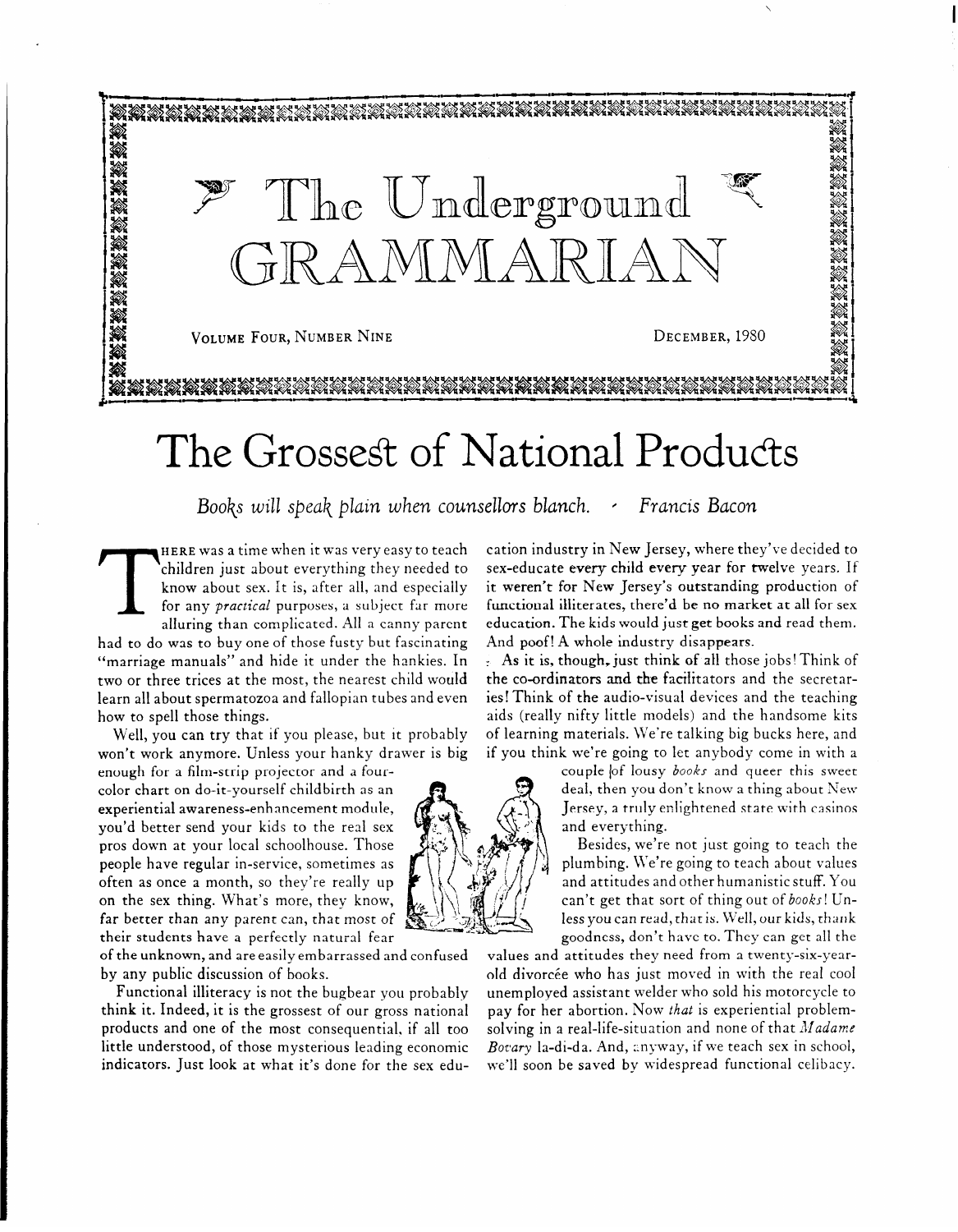## The Medium is the Massage

ERE at Glassboro we do *not* use the hideous and<br>mendacious cant of the politicians, whose aim<br>is always, as Orwell told us, to defend the indemendacious cant of the politicians, whose aim **is** always, as Orwell told us, to defend the indefensible. We're above that sort of thing. We see no need whatsoever to defend the indefensible.

Consider, for example, the utterly undeceptive prose of Mel Moyer, identified in the fall newsletter of Educational and Career services for Adults as "a humanistic psychology professor" who oh so freely shares self in his "perceptions of teaching non-traditional students":

An interesting faction of the non-traditional student is the clergy of various faiths who are on campus, These people are so casual and open to what's going on around them, contrary to what many people might think. For instance, experiences in Humanistic Psychology include touching exercises and sitting on the floor, relating self to environment of people, etc. I find that members of the clergy are very open about self and comfortable in the touching experiences. They do not get nearly as uptight with group massage as the younger students, for instance. I also find that they are active listeners and comfortable with their sexuality and value systems.

Now what could be clearer than that? Why that prose is so far from mendacity that it wouldn't deceive an unremediated freshman or even an experiential continuum co-ordinator. It is the work, as Moyer himself puts it, of one who is "trusting enough to share self and be open to relating to others via improved communication techniques." A touching experience.

"They are," says Moyer of those non-traditional students, "interested in knowing what my role is as an instructor." Yes. How true that must be. We're interested in his role too, but we're ready to assume that Moyer, in whatever his role may be, will do everything he can to overcome the stubborn and antihumanistic reluctance of "the younger students" to share selves freely with that faction of casual clergymen via group massage. After all, where are those kids going to learn their improved communication techniques if not right here at GSC where spcs *mundi* (and every other day of the week, by gosh, except Friday, of course, when most of the spes is in the parking lots) is good old-fashioned *eruditio ?* 

"Two of my courses, " Moyer unuptightly tells one and all, "emphasize intraspective (self) and interpersonal (self relating to others)." Now that is not the devious and cunning linguistic trickery of a skillful wordmonger who cunning imguistic trickery or a skillful wordmonger who **wants** to defend the indefensible. It is the simple language

of one who just wants to communicate it via the most improved techniques.

And a good thing too, because even in Moyer's classes, where all sorts of communications are exchanged, some people still need a lot of relating:

Two nuns in my (psychology and Human Relations) graduate class have shared with me their feelings about this class. The class stresses improved communication techniques and so forth.

These women are very inquisitive about what the main point of the lecture is. They freely share self and actively listen to others. They are not defensive.

Well, that's discouraging, isn't it. Two nuns, to be sure, do not a faction make, but you would think that such freeiy self-sharing active listeners, after sitting on the floor relating self to environment of people, and having heard about improved communication and so forth, would at least know "what the main point of the lecture is." They obviously **need** some *more* massage. e9 ?

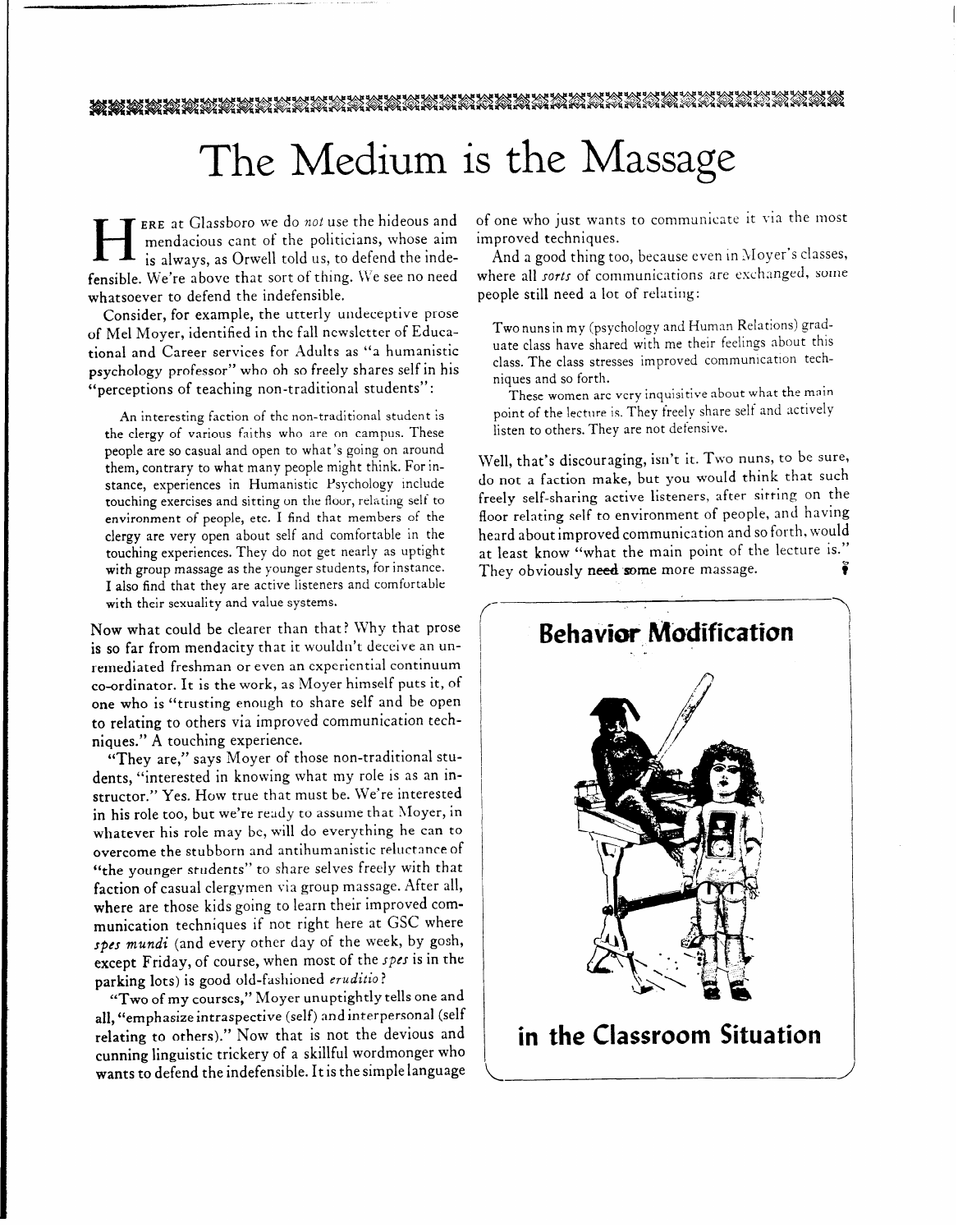# The Ballons Nodule

C itizens out in the real world, usually but not always<br>C parents of schoolchildren, write to us complaining about the bozos who run the schools. The complainers often send evidence, which we are delighted to have, **of**  course, but all too many of them go on to whine about their supposed helplessness and frustration. That puzzles us. We thought every American would know what to do with evidence of official malfeasance, even when, as in the case of the schools, the presumed protectors of the public interest are themselves the miscreants.

We have, for instance, a letter from an irate father in Wisconsin. Although he was relieved to learn that his son had not in fact been put into a nodule, he found that his tolerance of typos did not extend to big black caps:

A handout (of material, of course) was given to my son in his kindergarten class. It was a picture of a clown holding a bunch of ballons. I knew right away that they were ballons because the instructions on the top of the page said, "Color the Ballons." I had intended to send the original, but I can't bear to part with such a treasure.

And he asks, with this and other similar matters in mind, "What the hell should I do!!!!" (That's right: 4 !'s.)

Another irate parent sends *Update,* the newsletter of the Keystone Central School District in Lock Haven, PA, where the molders of young minds say:

All incoming seventh grade students will be tested during the first two weeks of school in mathematics and english. The purpose of this testing is to find out at what competency level the students are functioning. This will allow the teachers to pinpoint specific weaknesses a student may have and help him to improve it during the year. In order to determine the progress a student may have made during the year, they will be tested again in June.

OK. Here's what you do. Do not bother going to the schools. The people who make policy there are ignorant or negligent or both. How do you think such things happen in the first place? Besides, the school people lose nothing when you complain and gain nothing when you approve; they get your money either way.

But *do* go to your local newspaper. With any luck at all, you'll find there a gnarled editor who once learned to diagram sentences, or a smartass young reporter fresh from the minimum competence circus. Newspapers don't get tax money, and juicy stories about ignorant educacationists are happily popular just now. So strike while the irony is hot, or shut up and color your ballons.



## Teratology

[What follows is from a snappy little brochure from the Department of Communication at the University of Hawaii.]

"Communication is seen as a central and distinctive field in the study of human behavior and as the fundamental social process. ... An eclectic field, communication has roots that include, among others, extensions from psychology, social psychology, sociology, and political science. 'Communicologists' have attempted to cull the various perspectives to synthesize salient concepts into an integrated framework. AIthough their backgrounds and training are various and the orientations and foci are diverse, this community of scholars, researchers, and educators has established a distinct field of communication research with a multi-theoretical delineation of parameters and general orientations. The field continues to evolve; the diversity of theoretical approaches, methods of inquiry, and practices has produced a rich, multi-faceted identity."

[And this is from the letter that came with an article submitted for publication to the "North Carolina Association of Educators Bulletin." The author, alas, we don't know.]

"Please find enclosed a fundamental quasipanacea in the form of two concepts. If implemented with creativity, consistency and fortitude, the objectional qualities and quantities present presently within our public schools will be abated greatly.

"Nevertheless, the firm acceptance and establishment of this efficacious technique will provide predictably the necessary self-evident factors for a fully developed successfully implemental probability of the matter enclosed. Good luck and great success."